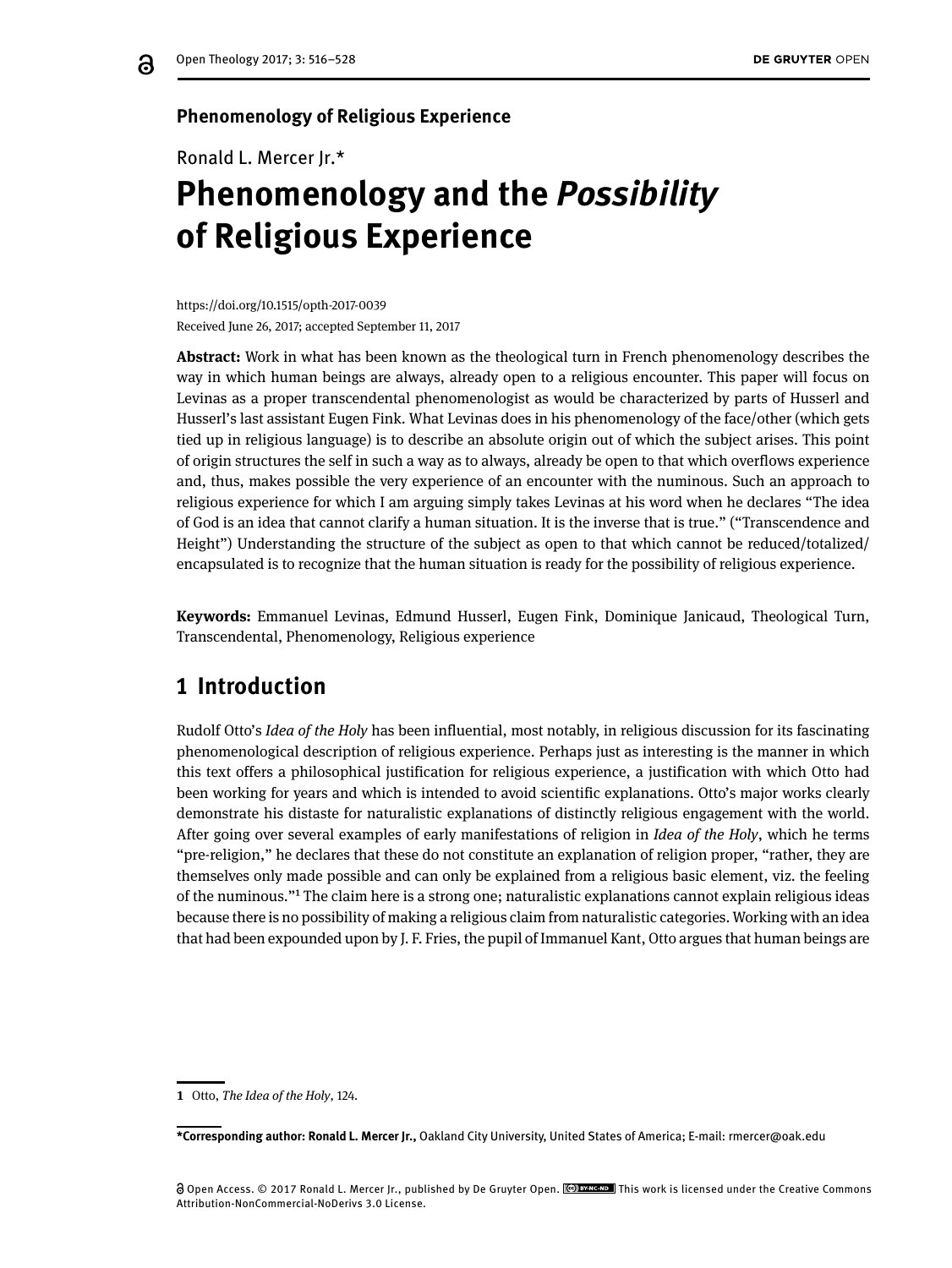structured with a "religious *a priori*" that provides universal ground and justification for religious ideas.2 In the manner of a Kantian *a priori*, the religious intuition arises with but not from experience. Reception of this idea was underwhelming. By 1922 Anders Nygren captured the consensus regarding the concept of a "religious *a priori*"; he compares it to a coin "that has lost its impression: each person attaches the meaning and value to it that seems fitting to him, or else declares it worthless."3 The philosophical problem engendered by Otto is inspiring even if the Kantian-Friesian explanation of the basic religious element has fallen short. This essay takes up again the question of that human structure that provides a real possibility for religious experience. Phenomenological philosophy has gone beyond the Kantian metaphysical dualism and offers another explanation for this possibility via the philosophy of Emmanuel Levinas, who has been credited/blamed for the theological turn in phenomenology.

Work in what has been known as the theological turn in French phenomenology describes in less Kantian terms the way in which human beings are always, already open to a religious encounter. This essay will focus on Levinas as a proper transcendental phenomenologist as would be characterized by what Husserl was doing with time analysis and by Eugen Fink's broadening and deepening of Husserl's phenomenological analysis, which he did as Husserl's last assistant. What Levinas ends up doing in the maturation of his phenomenology of the face/other, which gets tied up in religious language, is to describe an origin out of which the subject arises.4 This point of origin structures the self in such a way as to always, already be open to that which overflows experience and, thus, makes possible the very experience of an encounter with the numinous. Such an approach to religious experience for which I am arguing simply takes Levinas at his word when he declares, "The idea of God is an idea that cannot clarify a human situation. It is the inverse that is true."5 Understanding the structure of the subject as open to that which cannot be reduced/ totalized/encapsulated is to recognize that the human situation is ready for the possibility of religious experience. Demonstrating such an origin in Levinas's philosophy necessitates addressing the resistance any phenomenology receives when making religious claims, the proper characterization of transcendental phenomenology and how Levinas fits into this tradition, and how this transcendental investigation leads to the description of an originative structure that provides the possibility of religious experience.

## **2 God and phenomenology: admitting the inadmissible?**

The relationship between phenomenology and declarations about God or religious ideas is, to say the least, complicated, and any discussion of how phenomenology might substantively contribute to religious claims requires a going back again to the beginning to ask the question: What is phenomenology? This echoes the question put forward by Merleau-Ponty in his Preface to the *Phenomenology of Perception*, which appeared first in 1945, but the question still seemed fresh by the time the book received its first translation into English in 1962.<sup>6</sup> Answering what phenomenology is remains apropos for this present essay due to

**<sup>2</sup>** In 1909, Otto had published the original German edition of *The Philosophy of Religion Based on Kant and Fries*. Although his use of "religious *a priori*" was rare, and he even declared it "a rather unfortunate phrase, beset with misunderstandings," (*The Philosophy of Religion Based on Kant and Fries*, 18) it was clear according to a 1908 article that Otto meant to add to this philosophical notion ("Wissen, Glaube und Ahnung," 818 – 822). This idea remained with him in the 1917 production of *The Idea of the Holy*. For a recent discussion of Otto's relationship to the religious *a priori* and J. F. Fries, please see Dole, "Schleiermacher and Otto on Religion," 389 – 413. Therein, Dole argues that Otto's commitment to a religious *a priori* helps distinguish Otto from Schleiermacher.

**<sup>3</sup>** Nygren, *Die Gültigkeit der religiösen Erfahrung*, 16*.*

**<sup>4</sup>** Those familiar with the works of Levinas in French or in translation are aware that the word *other* is sometimes capitalized and sometimes not. While some convention has been made in translations to give a capital *Other* for instances of *autrui* and a lower case *other* for instances of *autre*, it is equally the case that Levinas does not systematically follow this convention (See Lingis's translation of "L'absolument Autre, c'est Autrui" as "The absolutely other is the Other" where Lingis follows the convention and Levinas does not. Levinas, *Totality and Infinity*, 39). Consequently, this essay will simply not capitalize *other* except in cases of a direct quotation from a source that does.

**<sup>5</sup>** Levinas, "Transcendence and Height," 29.

**<sup>6</sup>** Merleau-Ponty, "Preface," *Phenomenology of Perception*, vii-xxi.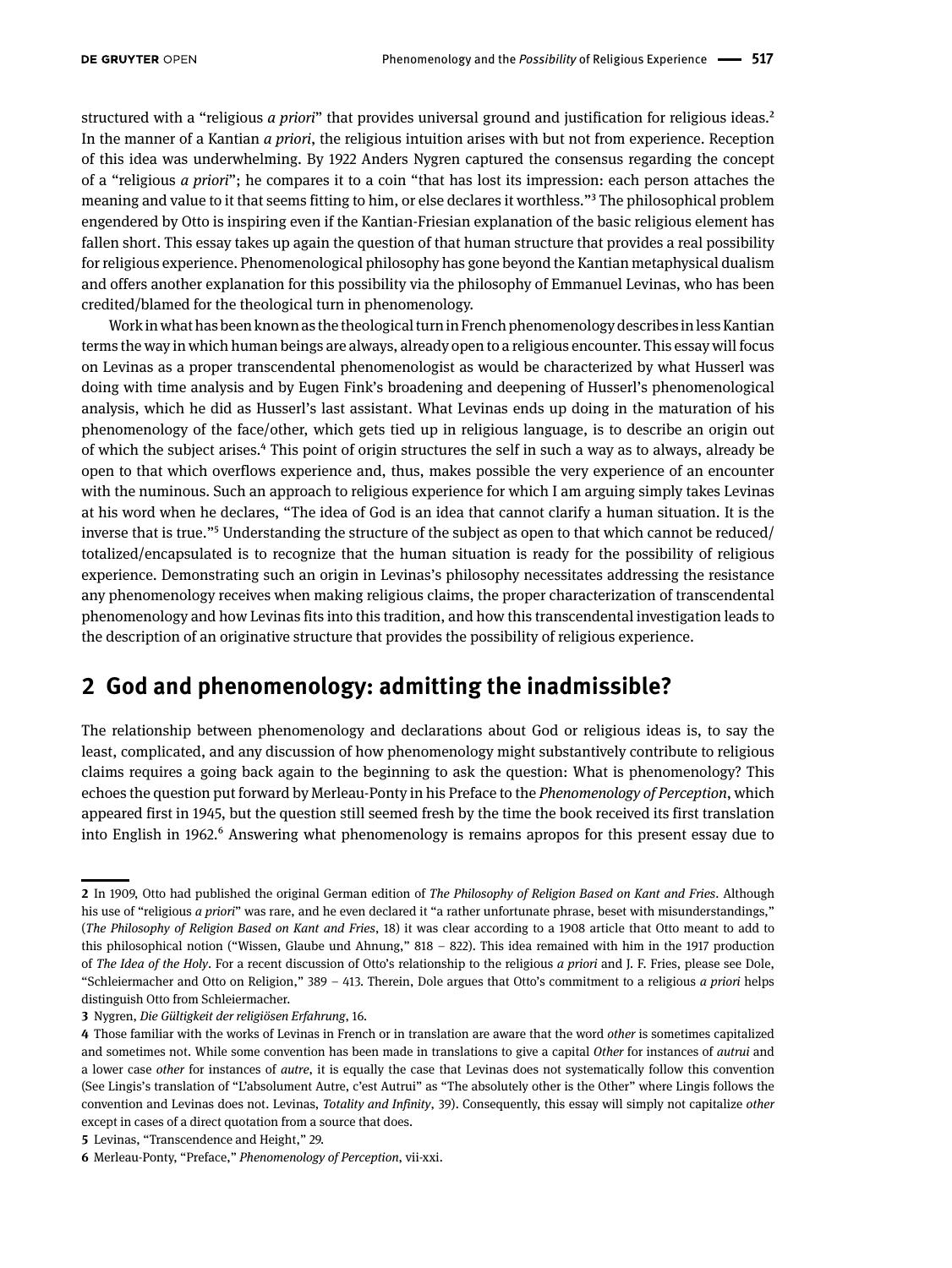two clear statements, one made by Edmund Husserl and the other made by Emmanuel Levinas. In *Ideas I*, § 58, Husserl makes clear that the transcendent, which would seemingly include any discussion of God or the wholly other, should be placed under the *epoché* and bracketed off. Levinas appears to echo this very same sentiment by declaring that God is an "inadmissible abstraction."7 Prima facie statements of these sorts would suggest that the purpose of this investigation is misguided and from Husserl to Levinas there is simple agreement about the inadmissibility of God in phenomenological inquiry. Nevertheless, Dominique Janicaud clearly fingers Levinas as the beginning of a wave of "new phenomenologists" who appear to be doing this very thing that has been described as *verboten*. Understanding how Levinas both follows Husserl's *epoché* of the transcendent while inspiring a theological turn in French phenomenology will necessitate a proper engagement with what phenomenology is.

Bernard Prusak begins his introduction to *Phenomenology and the "Theological Turn"* by discussing the Husserlian position of two philosophers who post warnings against the combination of theology and phenomenology: Jean Hering and Dominique Janicaud. While Janicaud will take the central focus of the introduction, Hering's warning regarding phenomenology becoming "*a la mode*" and the origin of "psuedophenomenological literature" that is improperly used for theological-political ends begins the discussion of theological impropriety.<sup>8</sup> Hering, however, was not opposed to the use of phenomenology for the description of experience with the transcendent. His published thesis, *Phénoménologie et philosophie religieuse: Étude sur la théorie de la connaissance religieuse*, in the words of Samuel Moyn, "interpreted phenomenology as the science of the transcendent infinite (divine rather than human)."9 This would mean that Janicaud is simply wrong to believe that Levinas transformed the French phenomenological scene into something theological because French phenomenology would have always had such a streak of the transcendent. Nevertheless, Prusak is not wrong to join Hering and Janicaud together in his introduction to the *"Theological Turn"* on account of the Husserlian position the two philosophers take rather than the theological one. Hering's focus on the "principle of all principles" and Janicaud's emphasis on eidetic ideas and the reduction place both of these thinkers well within the Husserlian tradition, at least the tradition that dates up until 1913. Janicaud clearly argues how Husserl's philosophy during this time would problematize any admission of the transcendent.

Janicaud's insistence on a proper reduction based on the early Husserl emphasizes the *cogito* at the center of phenomenological description.10 Any intention of transcendence within such a field appears as a "paradoxical revelation."11 Janicaud attempts to align himself with Merleau-Ponty and the latter's claim that "intentional analysis is the search for the concrete."12 Consequently, Janicaud's concrete analysis of the intersubjective involves a description of the intertwining relationship of bodies exposed to one another. He does not miss, however, that intersubjective structure is "inseparable from the texture of the world,"13 and such a structure is not immediately given to intentional analysis. Roads diverge, and Janicaud describes a choice between the phenomenological method of Merleau-Ponty, as Janicaud interprets him, and the approach of Levinas. Merleau-Ponty offers ever greater "elucidation" by deepening the sensible. This method, then, emphasizes the concrete and approaches that which escapes phenomenality as something to be meticulously brought to view. Levinas, by contrast, introduces an element of unrecoverable alterity that cannot be engaged in the phenomenal and, consequently, receives the name of other, wholly other, infinity, and even God. For Janicaud, this transcendence crosses the line set out by Husserl in *Ideas I* and requires a theological presupposition. "All is acquired and imposed from the outset, and this all is no little thing: nothing less than the God of the biblical tradition. Strict treason

**<sup>7</sup>** Ibid. This claim appears in 1962, shortly after the publication of *Totality and Infinity* in 1961.

**<sup>8</sup>** Prusack, "Translator's Introduction," 4.

**<sup>9</sup>** Moyn, *Origins of the Other: Emmanuel Levinas between Revelation and Ethics*, 38.

**<sup>10</sup>** Janicaud, "Contours of the Turn," 21. In describing the "shock" to the Husserlian system, Janicaud declares that Merleau-Ponty concedes that for phenomenology "the *cogitatio* continues to play a central role."

**<sup>11</sup>** Ibid., 23. In this sense Janicaud would agree with Otto that any connection to the religious cannot be made with natural categories, and the reduced "I" does not allow for anything else with Janicaud.

**<sup>12</sup>** Ibid., 25.

**<sup>13</sup>** Ibid.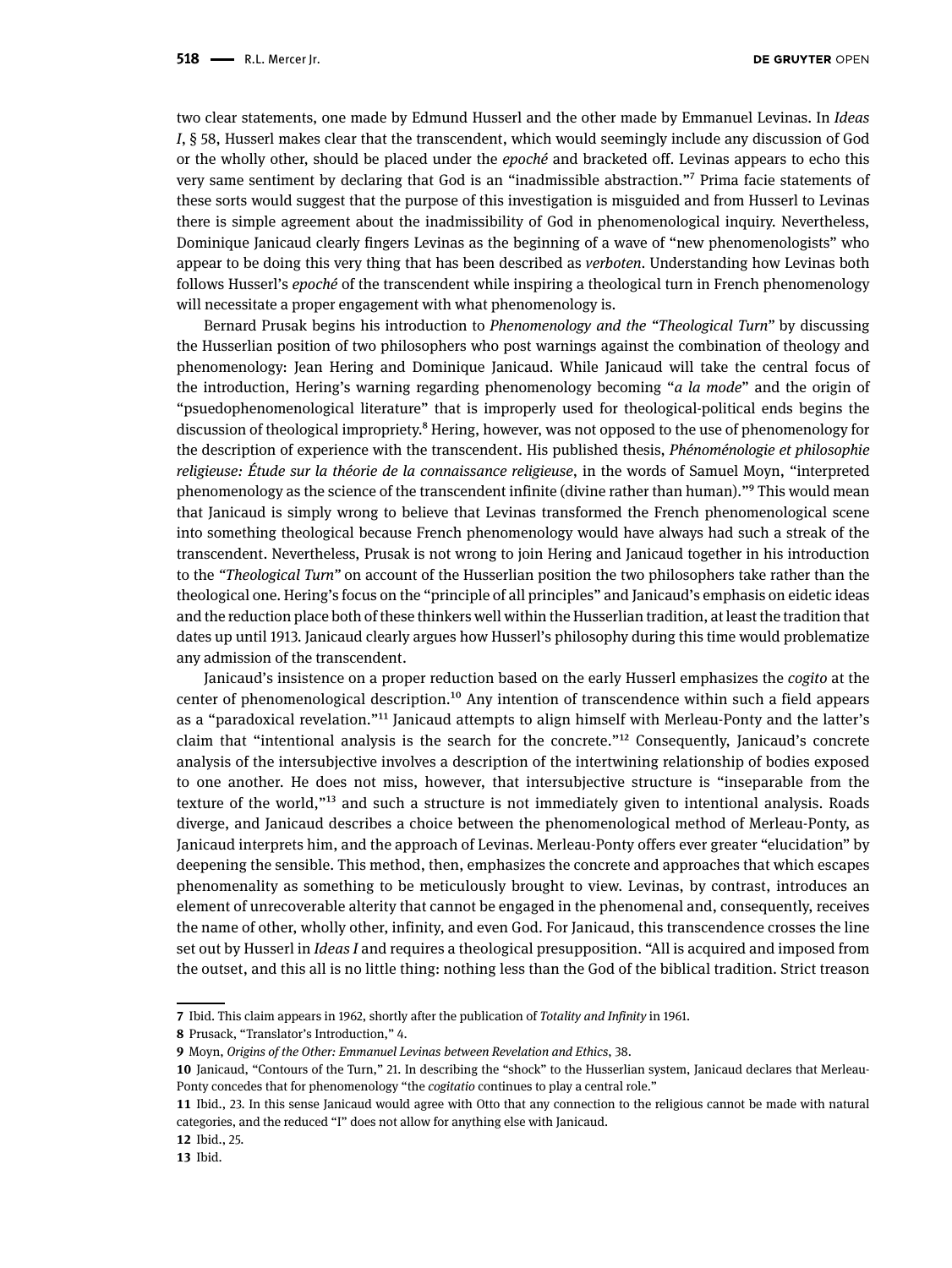of the reduction that handed over the transcendental I to its nudity, here theology is restored with its parade of capital letters."14

In Levinas's terms, the unrecoverable alterity of the intersubjective ends up as a description of transcendence toward the other, meaning that Janicaud rightly describes Levinas's position regarding the interweaving of the intersubjective and the texture of the world and its description as a transcendence tied to divine terms. However, Janicaud's negative critique is determined by two phenomenological assumptions: the centrality of the *ego* and transcendence as inadmissible (which he ties explicitly to Levinas's use of religious language). Let us look at two familiar descriptions of the face-to-face encounter to tackle these problems. According to Levinas, the intersubjective encounter, as tied to the horizon, conditions the subject prior to conscious grasping. We will expand this argument later with respect to Levinas's relationship to transcendental phenomenology, but the first response to Janicaud is that the relationship between the *ego* and intersubjective condition must occur in a moment of the self's absolute passivity. The subject in this instance cannot be identified with the powerful, world-constituting *ego* of consciousness, but, in fact, embodies its etymological meaning. The subject is sub-jected, thrown under, put into question and called to account without asking, "What then is it to me? Where does he get his right to command? What have I done to be from the start in debt?"15 This debt appears as a debt to an other that Levinas casts in clear religious language. Indeed, Levinas does appear culpable of admitting his "inadmissible abstraction," declaring forthrightly that "the distinction between transcendence toward the other man and transcendence toward God should not be made too quickly."<sup>16</sup> In truth, right before declaring God to be inadmissible, Levinas declares, "The notion of God – God knows, I'm not opposed to it!" Could it be that Levinas is the victim of his own duality, both Jew and phenomenologist, such that while attempting to properly bracket off the idea, he insufficiently removes the presupposition?

Theological language comes into play on account of a difficulty that Husserl recognizes in his work *On the Phenomenology of the Consciousness of Internal Time (1893-1917)*, which interestingly begins in the early period Janicaud seems to prefer. Husserl, in his explication of time as "absolute subjectivity" expresses the problem that "absolute properties" are to be "designated metaphorically" and "for all of this, we have no names."<sup>17</sup> Perhaps unexpectedly, one finds that the earliest uses of God as a phenomenological metaphor does not come from the French but from Eugen Fink. Fink wrestles with the idea of bringing the absolute into view, but such a program drives philosophy to metaphorical hyperbole: "philosophy is the manifestation of God in us. God is not a transcendent idol, but rather is the me-ontic depth of the world and existence."18 Any such disclosure of the me-ontic would bring about an "un-nihilating of the Absolute" which Fink characterizes as "true theogony," or witnessing the birth of "God."<sup>19</sup>

Fink's use of God in these descriptions count as Husserlian metaphor on two counts. First, as R. A. Mall explains, if God can even be a phenomenological object, "The God of phenomenology in comparative contrast to that of philosophy and theology has to be a noematic correlate of a noetically lived experience," with the expectation that God would be understood with traditional theological concepts as "infinity, unity, simplicity, incorporeality, etc."<sup>20</sup> However, Fink's understanding of God does not construct a divine ipseity as a noematic correlate. It is a descriptor of the absolute that cannot be brought to view in the first place, and so does not disclose God in any theological sense. Second, adding to the failure of disclosing God, Bruzina adds that Fink's approach to God through recognition of a cosmological origin could only end up in "meontic paradox," the realization that the disclosure of the absolute can never be made directly.<sup>21</sup>

**21** The meonitc paradox would seem to be a reversal of Meno's paradox wherein the investigator knows exactly what is being sought but knows the object of the search can never be looked at.

**<sup>14</sup>** Janicaud, "Contours of the Turn," 27.

**<sup>15</sup>** Levinas, *Otherwise than Being*, 87.

**<sup>16</sup>** Levinas, "Philosophy and Awakening," 87. This originally appeared in 1976.

**<sup>17</sup>** Husserl, *On the Phenomenology of the Consciousness of Internal Time (1893-1917)*, 370. The focus on time as a problem of the absolute doesn't occur until after 1908.

**<sup>18</sup>** Fink, *Aus Mappe* Z-IV 36a.

**<sup>19</sup>** Fink, *Aus Mappe* Z-VII XIV/4a.

**<sup>20</sup>** Mall, "The God of Phenomenology in Comparative Contrast to that of Philosophy and Theology," 13.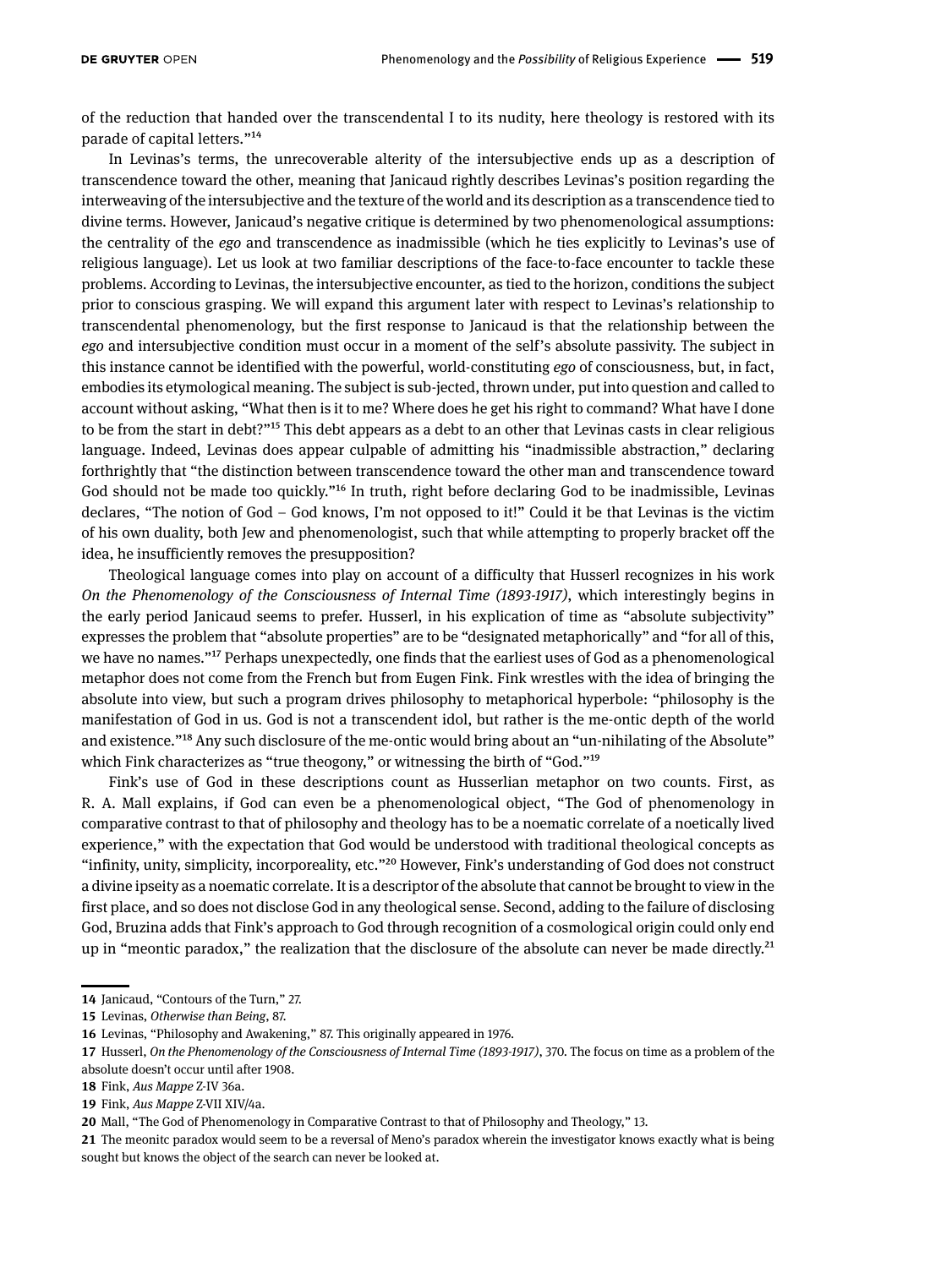Fink expounds on Husserl's call for metaphor by declaring such disclosure would necessarily involve a "λόγος άμάρτικος," a logic of foundering or forever coming up short. <sup>22</sup> All language directed at the origin fails and designates only as a trope, just as "God" does for Fink's cosmological religion at the origin. The emphasis for us here, in response to Janicaud, is that certain liberties are necessary with regard to certain phenomenological descriptions, and these liberties could entail the introduction of religious language when approaching the issue of something absolute.

At this point, a short primer is necessary regarding transcendental phenomenology as the methodology for giving a description of the absolute. Fink declares in his notes that "The Absolute is Origin." The origin, however, is not to be understood as something at which one can look and entertain in *noematic* relationship. Objects are present to perceivers as the perceiver is conscious *of* the object that appears *to* the individual, but no object resides in a vacuum. Rather, objects reside in the world surrounded by other objects, just as the computer in front of me is in relationship with the desk underneath it, the wall behind it, the ceiling above it, and books to the side of it. These other objects that provide context for the computer appear in the horizon, to use Husserl's term. One might be tempted to draw the conclusion that by describing all of the objects that surround the computer, one has given a complete description of the horizon as well, but this is not the case. The horizon not only "holds" all of the objects present to the perceiver but holds the objects AND the perceiver in a particular manner, conditioning the intentional perceiving in a certain way. The manner of conditioning, however, is never present to view, for the horizon does not act as a being that conditions other beings.23 For this reason, the phenomenology of this conditioning structure is discussed in terms of origin and absolute. It is origin because it produces the structure of the horizon, but it is absolute in two senses of the term: 1. it is absolute as foundation, and 2. it is absolute in an etymological sense of being loosed from. The absolute is free from being grasped as an intentional object. Consequently, transcendental phenomenology works at regressively describing the absolute by looking at the objects that can be perceived as conditioned and disclosing the manner of that condition as best as possible. This occurs for Fink with regard to the *meontic* absolute as a cosmological ground and for Levinas with regard to the other as an ethical ground. While these two are attempting to disclose entirely different absolute, originative conditions, the logic of both is structurally similar and dependent upon the transcendental phenomenological method outlined here.

When Levinas discloses the horizon of the other as the transcendent condition of ethical subjectivity, he names the ground God. "God is not involved *as an alleged interlocutor*," Levinas claims. "The reciprocal relationship binds me to the other man in the *trace of transcendence*."24 In parallel with Fink God can be used as a *name* for the absolute ground of subjectivity because God is an enigmatic term that has the connotation of transcendence.25 Levinas's rhetorical use of God operates here as God signifies what cannot show as a signified. To see, though, that Levinas intends to honor his claim that "it is not theology that I am doing, but philosophy,"<sup>26</sup> we must take seriously the non-theological connections he makes between God and other philosophical transcendence. While God acts as a model for that which overflows the I and does not bend to integration into the same, what reveals God as such a model is the parallel between God and the Good that appears in Plato. Levinas makes constant reference to Plato's *Republic*, which posits a Good beyond being. In the desire to reach for the other and respond to the ethical demand there is a

**<sup>22</sup>** Bruzina, *Edmund Husserl and Eugen Fink*, 384.

**<sup>23</sup>** If one were to treat the horizon as though it were a being, then the same criticism that Fink lays upon Heidegger could be registered here. When Heidegger discloses the conditioning of the world through *Dasein*, he encounters the logical question of how that which is in the world, *Dasein*, also stands as condition of the world. See this critique as explicated by Bruzina, *Edmund Husserl and Eugen Fink*, 340.

**<sup>24</sup>** Levinas, *Otherwise than Being*, 158.

**<sup>25</sup>** The parallel between these two thinkers must be understood in the way the name of God is used for that which is originative. The *meontic* absolute that Fink designates as origin of a properly horizonally conceived life-world is purely metaphysical, the primacy of which Levinas questions in any instance. However, Levinas's own use of the other as a non-being (*meontic*) irrecoverable by consciousness yet acting as originative horizon of the ethical self suggests a similar structural conditioning. Transcendence, for Levinas, designates that unrecoverability of the horizon as a direct object of perception.

**<sup>26</sup>** Levinas, "Transcendence and Height," 30.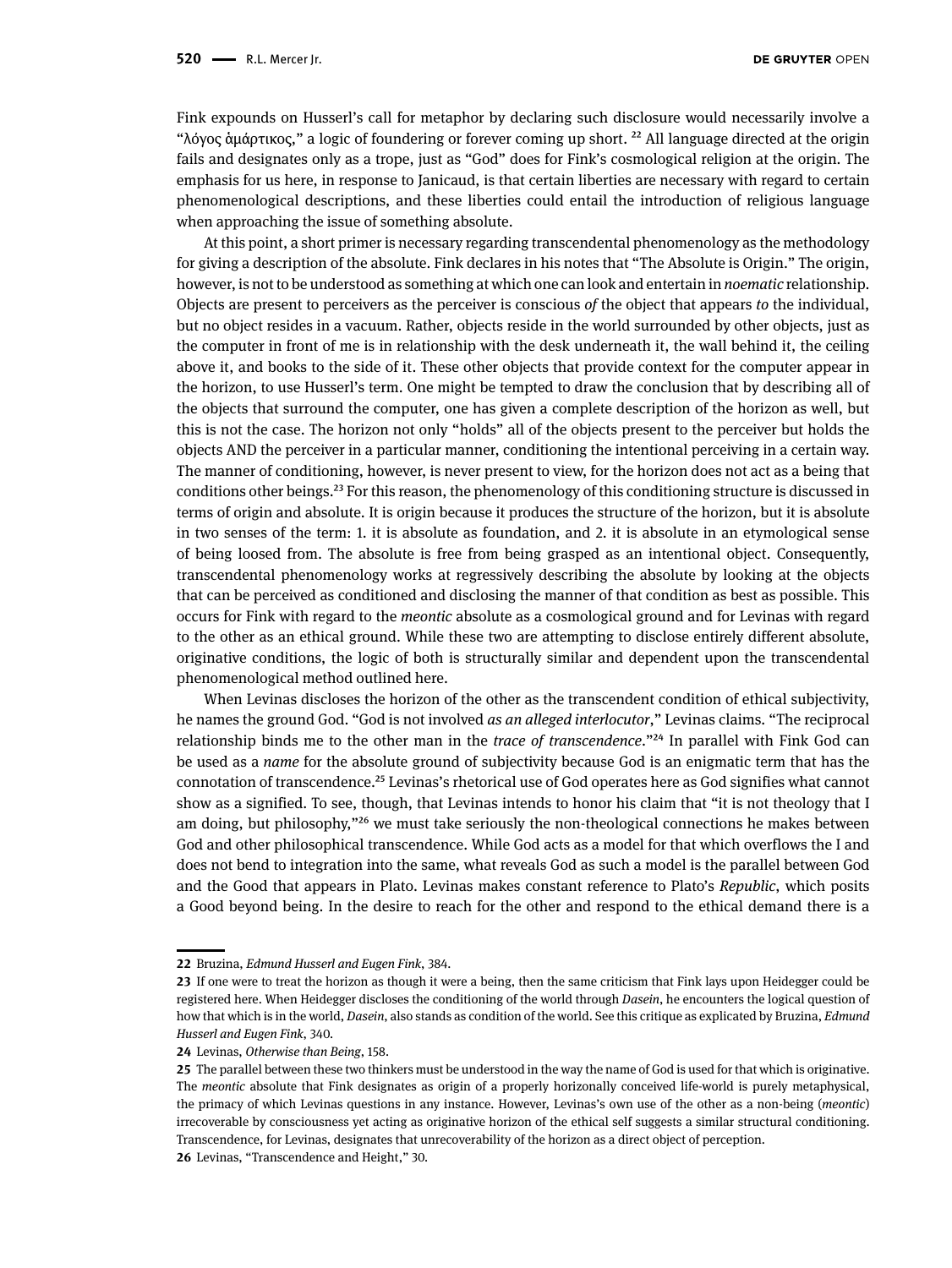hollowness that accompanies the reaching. This hollowness is another descriptor of the experience of a kind of affecting absence. According to Levinas, "The true desire is that which the desired does not satisfy, but hollows out. It is goodness."27 The Good beyond being operates in the same manner as the infinite God. As the intentionality of the I directs the self towards the other, the self becomes overrun by the ideatum of infinity, hollowed out by the Good. Both God and the Good operate rhetorically to describe the encounter between the other and the I and not to operate as objects to be understood in an ethical or ontological sense. If God is akin to the Good and is of the sort that is so utterly beyond, then it is easy to see why Levinas will claim that his philosophy, while inundated with religious vocabulary, represents an "austere humanism."28

Undoubtedly, the use of religious language by Levinas, which was utilized in kind by other phenomenologists of the French phenomenological movement, has caused serious concerns for the reception of this philosophy. In comparing his two major works, Roland Blum remarks in 1985 that "Levinas's subtle interweaving of themes inspired by Edmund Husserl and Jacques Derrida leads him, in *Otherwise than Being*, to a 'deconstructed' view of the self which cannot be harmonized with the ethico-religious concerns fundamental to *Totality and Infinity*."29 With regard to all those associated with the theological turn, a frustrated Žižek asks in 2003 if those who go "beyond the ontotheological God" really "believe in some form of the divine or not."<sup>30</sup> It is clear that the religious nature of the language is in question. So far, the argument of this paper is that Levinas has utilized religious language for the purpose of addressing an absolute condition that cannot be meticulously brought to phenomenal description, even though that condition is NOT, in fact, God. Consequently, the inadmissible is not admitted, but we have only begun to suggest a phenomenology beyond Janicaud's insistence of a *cogito* at the center of the reduction or a description that supports religious experience. In order to bring Levinas's subjective condition into stark relief and to go beyond Janicaud's preference for the early Husserl, we must place Levinas squarely within the transcendental work of phenomenology.

## **3 The other at the origin**

Just as with the difficulty of explicating Levinas's use of religious language as, in fact, not theological, a similar difficulty arises with aligning his philosophy with a phenomenologically transcendental method.

The transcendental method consists always in seeking the foundation. "Foundation" is, moreover, a term from architecture, a term made for a world that one inhabits; for a world that is *before* all that it supports, an astronomic world of perception, an immobile world; rest *par excellence*; the Same *par excellence.*31

For Levinas, the idea that a transcendental analysis leads to the Same equates to the accusation that a transcendental ground is still fully within the purview of the *cogito*. Janicaud appears to suggest this is a *good* thing. The consequence of this, however, includes one of two options: 1. either the transcendental is lost as the *cogito* continually brings more and more into the horizon, as Janicaud espouses Merleau-Ponty to do, or 2. the investigation ends up as a Kantianism "when the transcendental is maintained by the discovery of mental operations."<sup>32</sup> As Peperzak suggests, if Levinas is to surpass any "founding, planning, and constructing," then Levinas would have to "disregard its [transcendental method's] connection to a transcendental and foundational consciousness."33 Not only can this be done, insofar as a foundational consciousness is overcome, but it is Husserl who shows how.

One must be careful of interpreting anything in the corpus of Husserl as orthodox doctrine. While Husserl appeared sure in his analysis of psychologism and western science as it was practiced, he remained

**<sup>27</sup>** Levinas, *Totality and Infinity*, 57.

**<sup>28</sup>** Levinas, "Loving the Torah more than God," 145.

**<sup>29</sup>** Blum, "Deconstruction and Creation," 293.

**<sup>30</sup>** Žižek, *The Puppet and the Dwarf: The Perverse Core of Christianity,* 5.

**<sup>31</sup>** Levinas, "Questions and Answers," 88.

**<sup>32</sup>** Levinas, "Intentionality and Metaphysics," 123.

**<sup>33</sup>** Peperzak, *To the Other: An Introduction to the Philosophy of Emmanuel Levinas*, 232.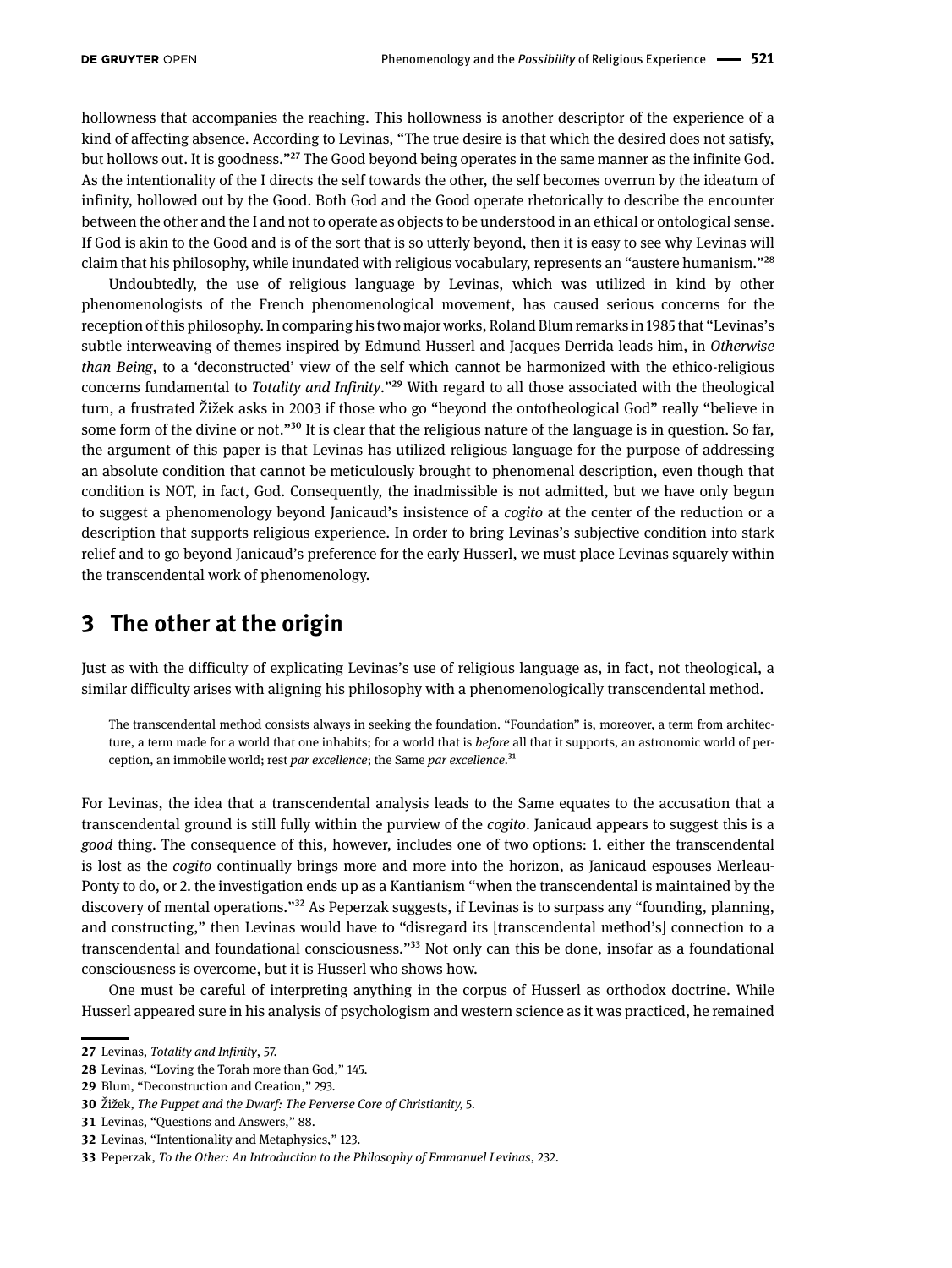a perpetual beginner, and none of his published works act as proferring an alternative with which Husserl was satisfied. Husserl revisited *Ideas I* with some trepidation of the errors he found himself making (e.g. finding that the whole book is still written in the natural attitude). Husserl's works are bold beginnings and nothing more.<sup>34</sup>

The *cogito* at the center of the reduction appears to be an inescapable primacy; however, as has been noted, Husserl's realization that a horizonal absolute cannot be theoretically named but only referenced by metaphor gives the first indication that not everything can be reduced to a theoretical claim, or said in another way, brought to eidetic resolution by a reduced *ego*. Let us take a brief look at Husserl's discussion of time from *On the Phenomenology of the Consciousness of Internal Time*, specifically his analysis after 1908. After this date, Husserl recognized a problem with the interplay between transcendent and immanent realms. His earlier description utilizing these concepts required a mediating datum between consciousness and object, which he connected by introducing the idea of a phantasm in memory, the present or past of which is designated by conscious modes of apprehension – a particularly Kantian imposition.<sup>35</sup> With his more critical analysis, consciousness contained both a constituting dimension and a dimension that was both wholly constituted and immanent. One might expect that with the investigation of time now taking place solely within the immanence of consciousness the previously featured modes of "now-perception," "primary memory," and "primary expectation" would play a larger role. This, however, does not take place, but takes a new shape. To be sure, "memory" and "expectation" remain within his vocabulary, but they are replaced for the most part by terms that will remain with Husserl for the rest of his studies: "impression," "retention," and "protention."

Husserl's three new aspects of time consciousness were not to be seen as created by the contents of perception or by the mode of conscious perception. The phenomenologist would need a way of seeing the relationship between intending and intended in immanent consciousness as a unified structure rather than as something to be viewed from one side or the other. Husserl advanced just such a *topos*. Retention, impression, and protention, as features of consciousness, allow us to predicate temporality with respect to immanent objects so that we can recognize the beginning, enduring, and ceasing of a temporal perception like a single violin tone, his favorite example. The structure of consciousness itself, however, is not perceived as a temporal object so that temporal predicates "cannot be meaningfully attributed to them."36 Consequently, even when describing the form of consciousness that is retention, protention, and impression we are barred from saying that these three exist simultaneously, co-temporaneously, or any such designation. Because this formal structure of consciousness (and by now we must realize it as such) conditioned all objects within consciousness, the structure could not condition itself and must, therefore, be absolute: "the absolute time-constituting flow of consciousness." Husserl has now come both to a breakthrough and a stumbling block, for while he recognizes the flow of absolute consciousness as that which conditions all temporal experience, he also realizes that his reference to this structure as protention and retention and impression are, strictly speaking, improper. "This flow is something we speak of in conformity with what is constituted, but it is not 'something in objective time.' It is absolute subjectivity and has the absolute properties of something to be designated metaphorically as 'flow' . . . For all of this, we have no names."37

The absolute flow of consciousness, consequently, cannot be adequately described with objective predicates, for it never appears as a transcendent object intuited within immanent perception. Nevertheless, Husserl uses terminology that is descriptive of immanent, temporally constituted correlates with the expectation that a distinction can be kept between the immanent objects and the absolute flow. He writes, "the consciousness of time itself <requires> time; the consciousness of a duration, duration; and the

**36** Husserl, *On the Phenomenology of the Consciousness of Internal Time*, 370.

**37** Ibid., 371.

**<sup>34</sup>** This theme of beginnings figures prominently in Bruzina, *Edmund Husserl & Eugen Fink: Beginnings and Ends in Phenomenology*.

**<sup>35</sup>** Husserl makes clear that he rejects placing any work of temporality in the object, writing that "I am inclined to transfer this difference into the mode of apperception," *On the Phenomenology of the Consciousness of Internal Time*, 174. This will change, although not in the manner of transferring temporality to the object but, rather, to a transcendental condition.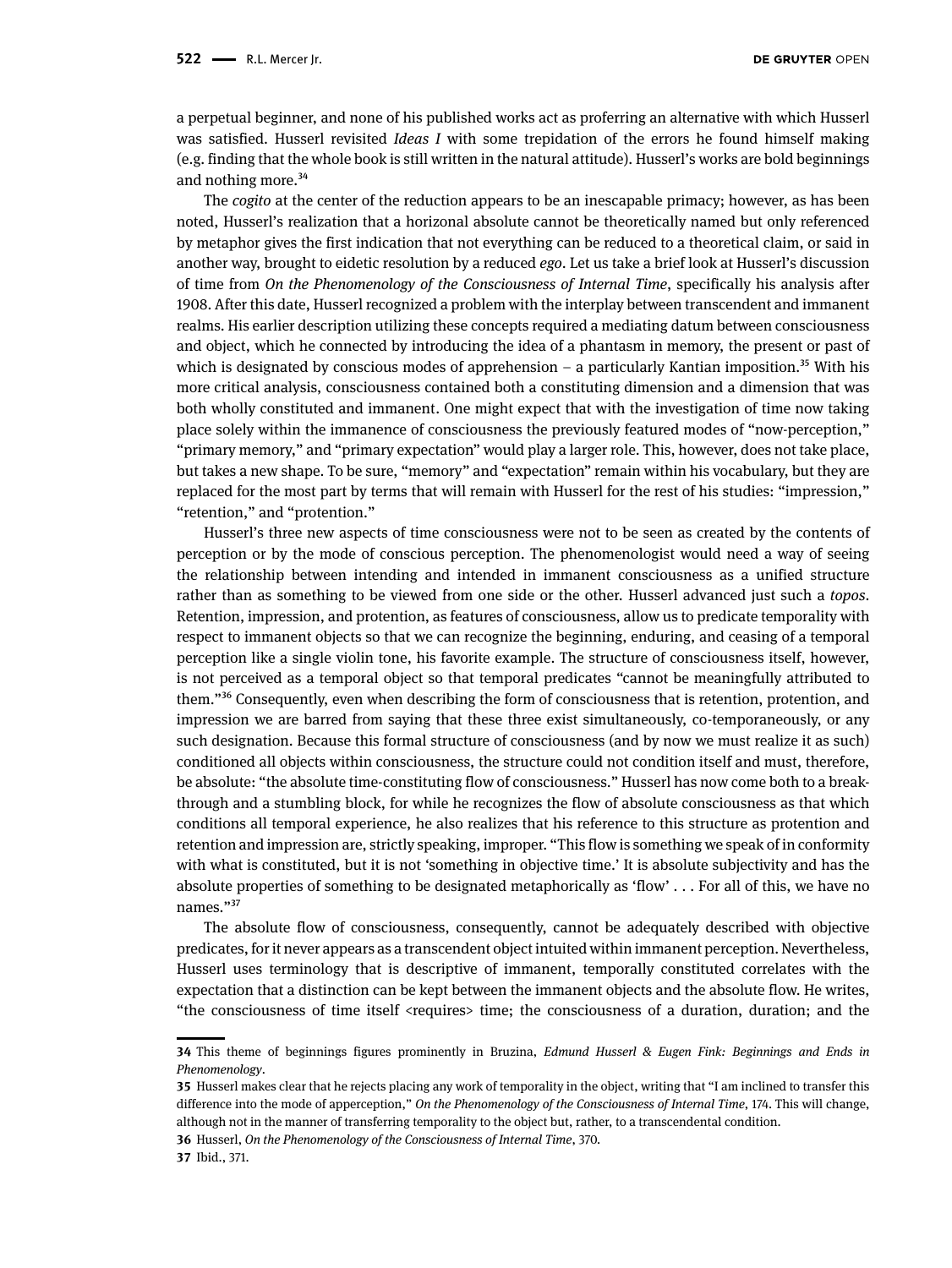consciousness of a succession, succession."38 Therein, the use of "time," "duration," and "succession" improperly disclose temporality, being proper objective descriptions of the experienced flow.<sup>39</sup> Reaching this always, already temporal condition in even a metaphorical way requires that it be studied via – and regressively from – that which is the most intimate feature of having consciousness, its temporalized flow (i.e. only by the experience of the conditioned can the features of the condition be brought to relative disclosure).

The problem Husserl encounters with the absolute flow of temporality is investigated much later by Husserl's last assistant, Eugen Fink. While Husserl's phenomenology has passed through several iterations between the writing of *Internal Time Consciousness* and the context of the *Cartesian Meditations* within which Fink works, the logical problem of absolute disclosure continues. Fink clarifies the application of language chiefly used to describe ontic experience to the disclosure of the absolute in the following way:

"Absolute" being is not in any way a being that would be found alongside of or outside that-which-is. Rather it is only accessible at all from the ontical as a point of departure. It is, in a certain way, the ontical itself, but inquired into so radically that it is the ontical, in a certain way, before its εἶναι. – The relation of "the absolute" to the ontical we shall call the "origin. " "Origin" is not an intra-worldly beginning but is seen in an intra-worldly way always *according to* that of which it is precisely the origin. "Origin" has an antecedency τῇ φύσει [by nature], and not πρὸς ἡμᾶς [to us].<sup>40</sup>

With the preceding in mind, Janicaud's desire to follow what he believes to be Merleau-Ponty's phenomenological insight, an allegiance to the "concrete," simply fails at the level of transcendental condition. Ever greater descriptions of protention, retention, and impression can be made, but according to Husserl, ever greater descriptions still fail to objectively disclose the temporal flow, ultimately leading to Fink's "logic of foundering."41

Levinas's own philosophy explores just such a phenomenological approach, which is captured in his essay, "The Ruin of Representation."42 He declares in this essay that the horizonal structure of consciousness suggests a phenomenology beyond theoretical determination and maintains that the realization of horizons provides a new ontology in which consciousness is founded upon the very thing that it constitutes: "A new ontology begins: being is posited not only as a correlative of thought, but as already founding the very thought that nonetheless constitutes it."<sup>43</sup> In the same manner that time could be a correlative of thought as well as absolute condition in Husserl's analysis of time, Levinas recognizes that phenomenological analysis must include a recognition of an element that imbues the ontic with meaning, and thus is, in some sense, present to consciousness; however, this present-to does not provide an adequation on account of the fact that the meaning found within epistemological givenness (such as temporal meaning) is always already constituting the very givenness. Husserl's *Cartesian Meditations* provide fertile ground for Levinas on the matter, and Levinas quotes the *Meditations* generously in the aforementioned essay to summarize his direction:

Every *cogito* as consciousness, is, in a very broad sense 'the meaning' of the thing it intends, but that 'meaning' *exceeds*, at each instant, that which at that very instant, is given as 'explicitly intended.' It exceeds it, that is, it is laden with a 'more' that stretches beyond. . . . *This exceeding of the intention in the intention itself*, which is inherent in all consciousness, must be considered as essential to that consciousness (*Cartesian Meditations*, 46). . . . The fact that the structure of all intentio-

**<sup>38</sup>** Ibid., 192.

**<sup>39</sup>** Brough, "The Emegence of an Absolute Consciousness in Husserl's Early Writings on Time-Consciousness," 322ff.

**<sup>40</sup>** Fink, *Aus Mappe*, Z-IV 112b.

**<sup>41</sup>** Bruzina explains that "foundering" is often used by Fink in his notes, and Bruzina references specifically Z-IX 12a as an example. The characterization of this foundering as a logic of failure comes from Z-V VI/32a. For explication of these ideas, see Bruzina, "The Transcendental Theory of Method in Phenomenology; the Meontic and Deconstruction," 82.

**<sup>42</sup>** This particular essay uses the translation "representation" for the German *Vorstellung*. While this translation appears in several translations of Husserl, it is generally agreed that the proper rendering should be "presentation." Let us ignore the difference and the ways in which an understanding of *Vorstellung* as re-presentation misrepresents Husserl, for our purpose here is to go beyond what is present to the *cogito* and toward what affectively conditions it. Historically interesting in this argument is the fact that Levinas actually finds his critique of Husserl's "representation" aided by reference to Husserl. **43** Levinas, "The Ruin of Representation," 116.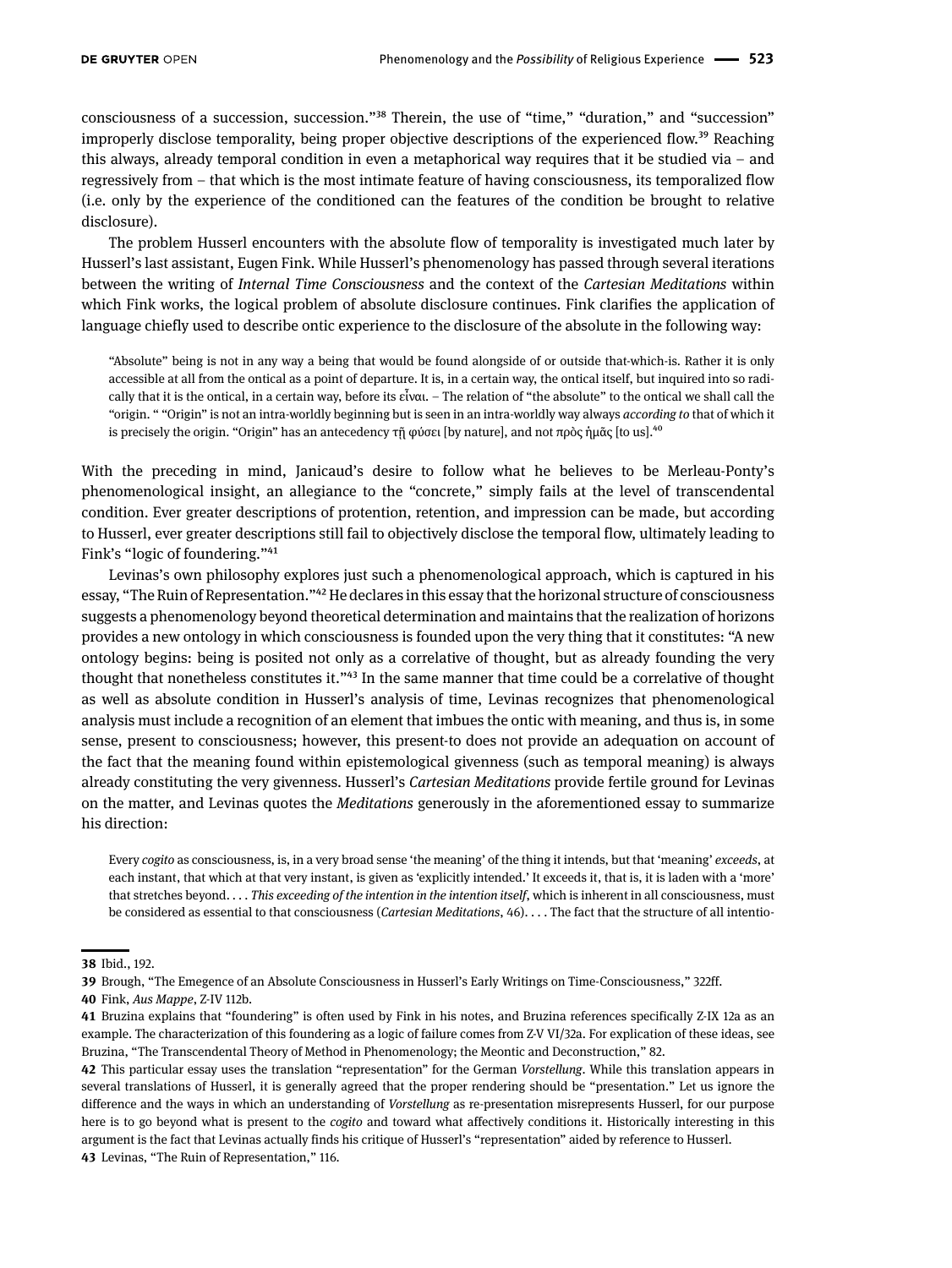#### **524** R.L. Mercer Jr.

nality implies a 'horizon' prescribes an absolutely new method to phenomenological analysis and description (*Cartesian Meditations*, 48).44

Insofar as Levinas's own phenomenological work expresses a "more" that exceeds the intention in such a way that he discloses a particular condition of the intention itself, then Levinas will be doing an analysis that attempts to get at a particular origin (more Fink's language than Husserl's) of conscious experience. Levinas's description of the other accomplishes just such a task, the analysis of which demands the use of metaphors.

What we have sketched, heretofore, regarding Husserl's recognition of the absolute of intentional analysis can, in no way, be described as a phenomenological program inscribed by his philosophy.<sup>45</sup> It is, rather, a potential outgrowth that arises from the implications of what Husserl was doing rather than from the proscribed program he begins again and again. Levinas explicitly declares himself to be in line with Husserl's work and yet going beyond it at the same time.<sup>46</sup> Going beyond Husserl entails two movements for Levinas: 1. he finds the encounter with the other to indicate an overwhelming of intentionality as suggested in the *Cartesian Meditations*, and 2. he turns the greater part of his phenomenological eye from the encounter with the other to the very experience of conscious intentionality itself, an attempt to look at the manner in which the constituting *ego* and the other, interact within a formal structure of consciousness. The other, at this point, as an intersubjective otherness, is not the object of Levinas's investigation. Instead, it is what is disclosed as the beyond of intentional consciousness; when intentional consciousness meets with the reduction, the other is disclosed as its condition. What follows is only the briefest of sketches of these movements in Levinas.

An exceeding of the intention by the intention itself occurs, for Levinas, in his description of the relationship between the I and the face. The presentation of the face begins with the ontic revelation of the face's expression: "with the total uncoveredness and nakedness of his defenseless eyes, the straightforwardness, the absolute frankness of his gaze."47 In addition to these facial features, the expression of the face also includes what the face expresses, its speech. These manifestations, however, are not, in themselves, that which oppose the totalizing gaze of the I. "Defenseless eyes" do not present any theoretical resistance to conscious epistemology. Rather, they present an ethical resistance. For Levinas, this institutes a new relationship with the I that dismantles the power of freedom, the ability to turn the other into the Same. The face, from which the ethical demand eschews, opens the door to infinity, the absolute, the irreducible other. Levinas attempts to unveil, through the veil of the face, an ethical realm, which he calls metaphysics, over against the ontological. Levinas's first major work, *Totality and Infinity*, utilizes religious language that connects the other to God and infinity. In a section titled "Transcendence and the Idea of Infinity," Levinas reiterates the major points of "Philosophy and the Idea of Infinity": "Infinity is not the 'object' of a cognition . . . but is the desirable, that which arouses Desire, that is, that which is approachable by a thought that at each instant *thinks more than it thinks*."48

On the simple level of a relationship with the other that sparks Desire and a relationship with transcendence, Levinas has encountered the same problem as Husserl with respect to time, a pitting of the transcendent against the immanent. However, the realization of an exceeding of an intention, designated by the attempt to think more than can be thought, inspired Levinas to reconceive the ethical relationship in such a way that the transcendent quality of the relationship, which defies theoretical principle, could not be located in reference to immanent consciousness or the other as transcendent irruption. He tweaked

**<sup>44</sup>** Ibid., 115. The translation of the *Meditations* comes from the D. Cairns translation. It, of course, comes as no surprise that the *Meditations* are formative for Levinas given his work as co-translator of Husserl's text. It appeared in French translation in 1931, although it was completed somewhat earlier.

**<sup>45</sup>** The task of outlining this approach in programmatic form fell to Eugen Fink. A helpful introduction to which is found in Ronald Bruzina's introduction to Fink's *Sixth Cartesian Meditation*, vii-xcii.

**<sup>46</sup>** Levinas explicitly claims this going beyond as opposed to a correction in "Philosophy and Awakening" after discussing what he believes to be the true meaning of the phenomenological reduction when it is applied to intersubjectivity. *Entre Nous: Thinking-of-the-Other*, 87.

**<sup>47</sup>** Levinas, "Philosophy and the Idea of Infinity," 55.

**<sup>48</sup>** Levinas, *Totality and Infinity*, 62.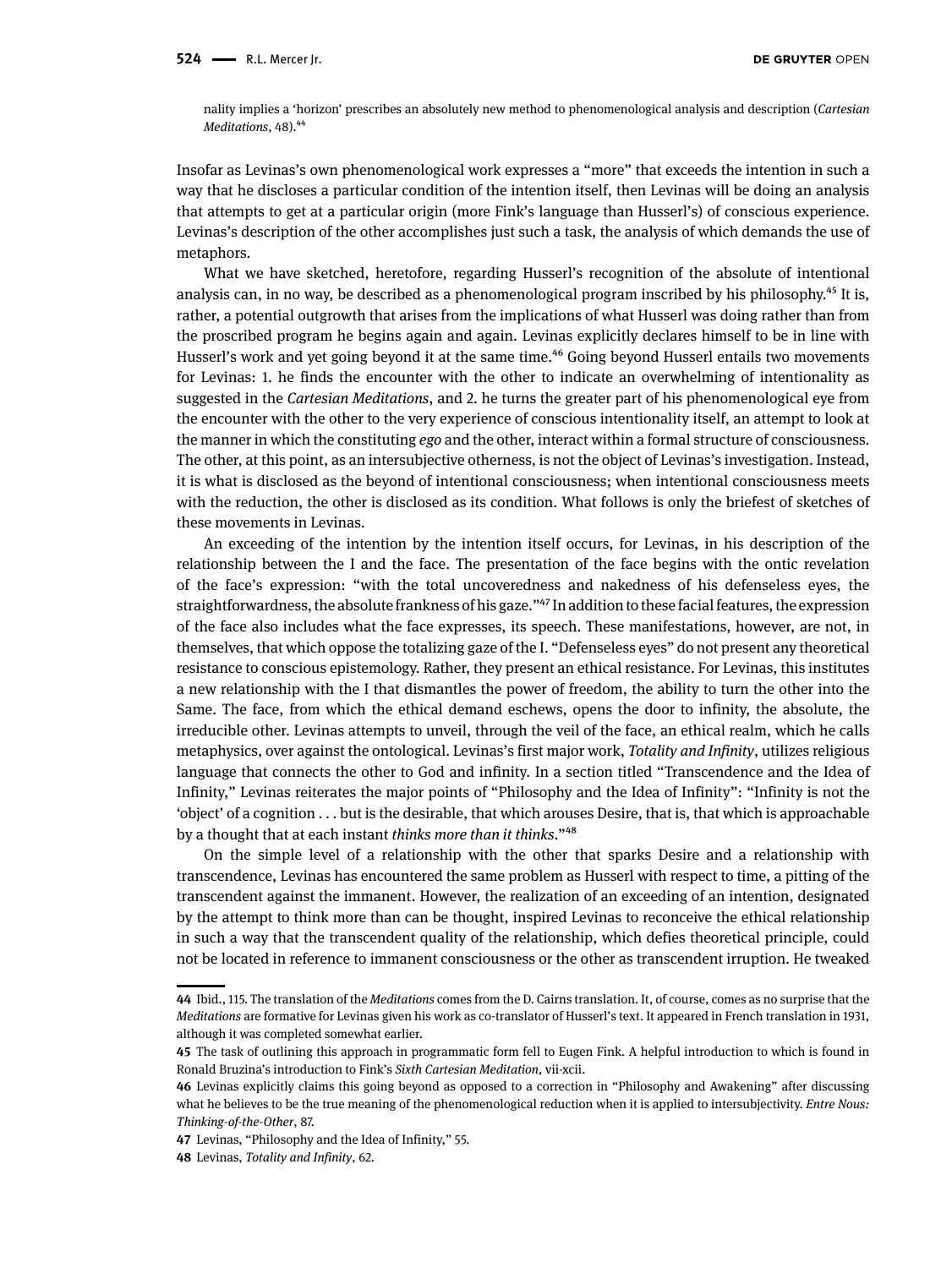the notion of beyond being so that it is beyond the world, not in the sense of a realm opposed to being but in the sense that it is "beyond every disclosure."49 This beyond appears as an absence, which has a unique relation with the other, a relation that strikes a harmonious chord with Fink's absolute. "The other proceeds from the absolutely Absent, but his relationship with the absolutely Absent from which he comes does not indicate, does not reveal, this Absent; and yet the Absent has a meaning in the face."50

Now that lived experience suggests something more than what can adequately be described in conscious reflection, Levinas has his first indication of something horizonal to consciousness. The face discloses a mark or trace of the beyond, of what no longer is present, of the now absent. In this case, more precisely, it is the presently present mark of what never was or can be present. Levinas finds this trace leading to the I as passive subject rather than active *ego*, to that which is "merely something preparatory to the distinction between subject and object, a pre-thematization, a pre-knowledge."51 Husserl dubs the pre-reflective lived experience as the primal impression, which, as the name implies, is not in line with the intentional activity of consciousness but bespeaks a passivity prior to conscious thematization. It is to this moment of passive affectedness that Levinas turns; here is the nascent undergoing preceding all experience.

Attempting to disclose the full impact of the primal impression upon the subject, Levinas has to forego a step often taken by phenomenology as the science of all science, and that is phenomenology done entirely in immanent reflection. Because the nature of the primal impression is to be precisely *arché* and condition for conscious experience, it does not occur within the conscious experience; thus it cannot be viewed in immanent reflection, but only by a regressive move beginning from immanent reflection to the condition that imbues the experience with meaningful possibility. What Levinas attempts, then, is a phenomenology that describes an apodictic principle, that is a principle both indubitable and known but without adequate evidence. Husserl admits to the possibility of a phenomenology of the apodictic beyond adequation in the *Cartesian Meditations*, stating that "adequacy and apodicticity of evidence need not go hand in hand."52 From the nature of Levinas's investigation beyond adequation, we see the possibility of a self not reducible to consciousness but a consciousness that depends upon the reversal of intentionality that subjects the self to the manner of the world before there is a conscious I to comprehend relationships and designate subject and object.

The subject of conscious reflection cannot realize its own passivity, for no active subject exists in passivity to perform any reflection. To speak of that which cannot be reflected upon or represented, to discuss the subject without self-assurance and self-affirmation, is to signify otherwise than as knowledge. Here, Levinas discloses the condition for the nascence of identity and the very moment of crisis for identity, when the self is precisely in the world and in question, or as Levinas states, "The proud priority of A is A . . . is also the advent of humility."53 The *ego*, then, does not posit itself in order to take control over the passive attitude. The passive attitude of the subjected subject must answer to the reversal of intentionality - answering with an I. The world captivates the subject; the self receives in passivity the moment of primal impression, and the self is summoned, called forth by the other. Being summoned, however, places the subject first in the accusative case conditioning the self's first act as a response rather than a grasping or comprehending. In this move away from self-affirmation towards the summoned self, Levinas believes he has the beginning of responsibility, a being not only manifest but ethical as well.

From Husserl and Fink's model, our discussion of Levinas's phenomenological analysis takes into account the subject as both transcendental ground and transcendentally constituted, which is accomplished in the double-sided analysis of responsibility. As transcendentally constituted, Levinas claims that "the self is the sub-jectum; it is under the weight of the universe, responsible for all."54 The sub-ject, then, etymologically describes the nature of the self as having been conditioned, thrown under the world by the

**<sup>49</sup>** Levinas, "Meaning and Sense," 59.

**<sup>50</sup>** Ibid., 60.

**<sup>51</sup>** Levinas, "Philosophy and Awakening," 85.

**<sup>52</sup>** Husserl, *Cartesian Meditations*, §9.

**<sup>53</sup>** Levinas, "From the One to the Other," 143.

**<sup>54</sup>** Levinas, *Otherwise than Being*, 116.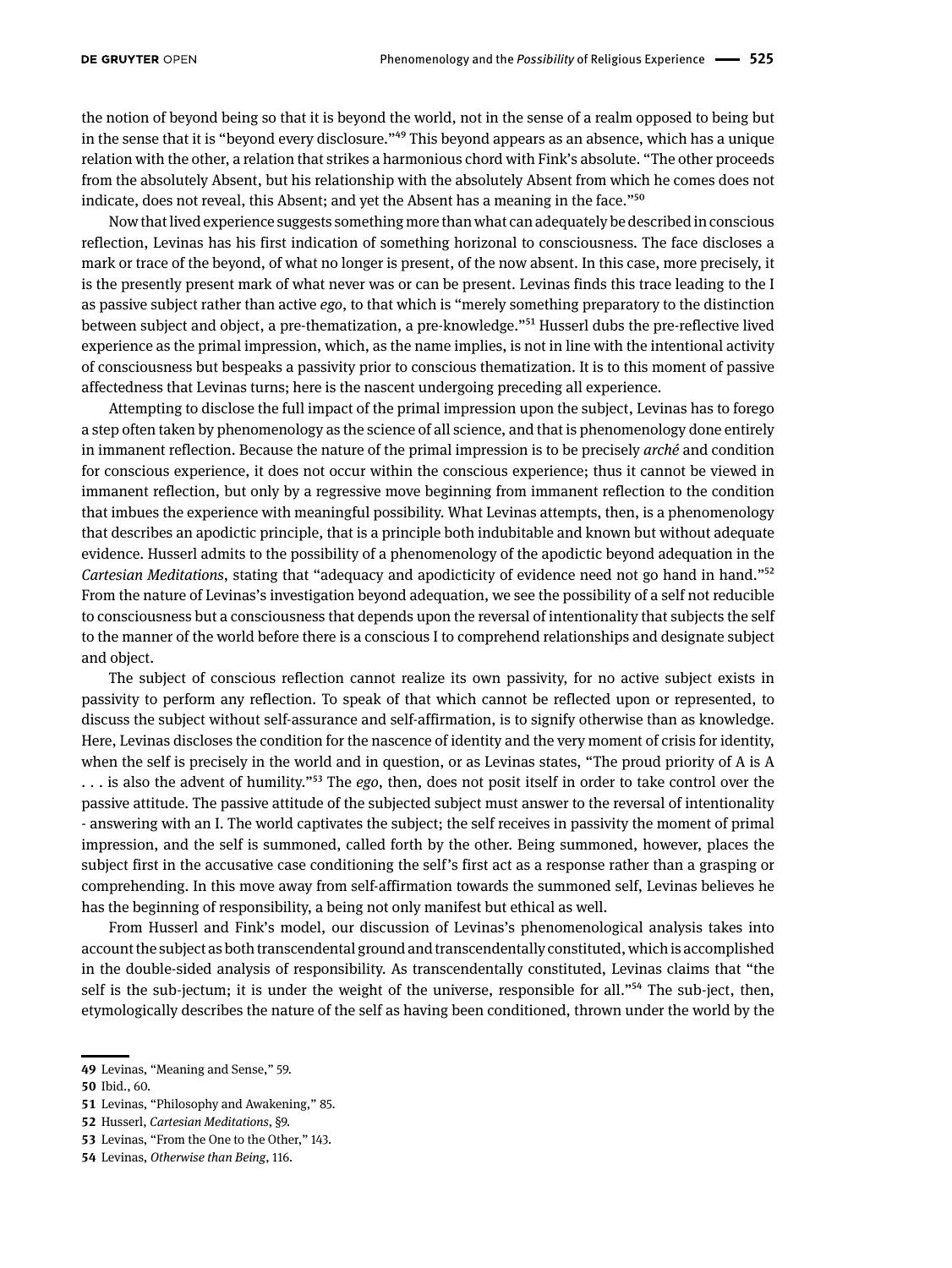world, in such a way as to engage the world in ethicality. However, as under the world, the subject supports the world and engages the intersubjective milieu as presenting an ethical call, which is the trace of the ground that constitutes the world as meaningful. Now we have both sides of the reduction in place with regard to the self as the self grounds that which precedes and constitutes, but not in terms of a theoretical *ego* but in terms of the good: "The self is goodness, or under the exigency of an abandon of all having, of all one's own and all for oneself, to the point of substitution."55 Substitution, for Levinas, is an ordering of oneself for the other, an other that exceeds our conscious intention.

## **4 The possibility of religious experience**

At this point, an argument has been made that Levinas's use of religious language is a metaphorical description of the ethical condition that calls forth, acts as origin for, the human self's engagement with the world. For a paper dealing with religious experience, it would not be surprising if the same accusation were made here as of Levinas, himself, who declared, "We have been reproached for ignoring theology."56 In his own defense, Levinas declares that discussion of such can only take place after a "glimpse of holiness."57 Just such a glimpse occurs in one of his oft cited Biblical texts: Exodus 33:18-23. Moses asks for God to show the divine glory to him; however, God only agrees to pass this glory by Moses while holding him fast in a rock, only to release him in time to catch a glimpse of that which has already gone by. Glimpses, traces, absence, and otherness mingle together in Levinas's vocabulary for a description of the passive subject's calling forth into the world, but is there a real glimpse of holiness that can be used more than just metaphorically? Is there anything that ties the self to something truly religious? Žižek's question about whether any of the new phenomenologists actually believe in God or not comes to the fore.

The glimpse of holiness is the glimpse of the ethical condition. However, in order not to fall back into metaphorical descriptions of absolute conditions, it is necessary to hear the work of another French philosopher, Descartes. Levinas takes special note of Descartes's own turn from the "certainty of the *cogito*" that appears in the Second Meditation toward a subordinating of the same *cogito*: "the Third Meditation announces that 'in some way I have in me the notion of the infinite earlier than the finite  $-$  to wit, the notion of God before that of myself.' The idea of the Infinite, *Infinity in me*, can only be a passivity of consciousness."58 Levinas is not concerned with the proofs for the existence of God, but rather with the way in which the infinite overflows and yet remains an idea within consciousness, which is simply another description of the condition that transcendentally constitutes and yet leaves a trace of itself as an object of consciousness. When Levinas discusses the relationship of infinite to finite, of the condition to the self, he emphasizes the "in" of the infinite as withinness along with its expected meaning of negation.

The more than intentionality, the horizonal ground for consciousness lies in the infinite as condition for human emergence as ethical. While the arrival of the face in *Totality and Infinity* suggests an initiation of the infinite, such a reading must be resisted. Even in this first major work, Levinas utilizes Descartes's description of infinity and the manner in which it overflows the subject. This connection would suggest that, even though the face appears to institute a transcendental ground, a structural condition was to be realized in the subject itself. What the approach of the other does is to bring about the conscious realization of an overflowing of the intention and make possible a regressive disclosure of the intersubjective condition from which the self emerges. The horizon of the intersubjective under intentional analysis reveals a passive subject that originates in a milieu of excess that cannot be reduced. It makes little difference, now, whether one's lived experience is of a human other or a divine other of religious experience. Such a structure does nothing to argue for the existence of a divine other, it simply argues that the very idea that humanity is structured to be open to excess makes possible a lived connection to either.

Indeed, among those classified by Janicaud as "new phenomenologists," an argument could be made

**57** Ibid.

**<sup>55</sup>** Ibid., 118.

**<sup>56</sup>** Levinas, *Of God Who Comes to Mind*, ix.

**<sup>58</sup>** Levinas, "God and Philosophy," 136-137.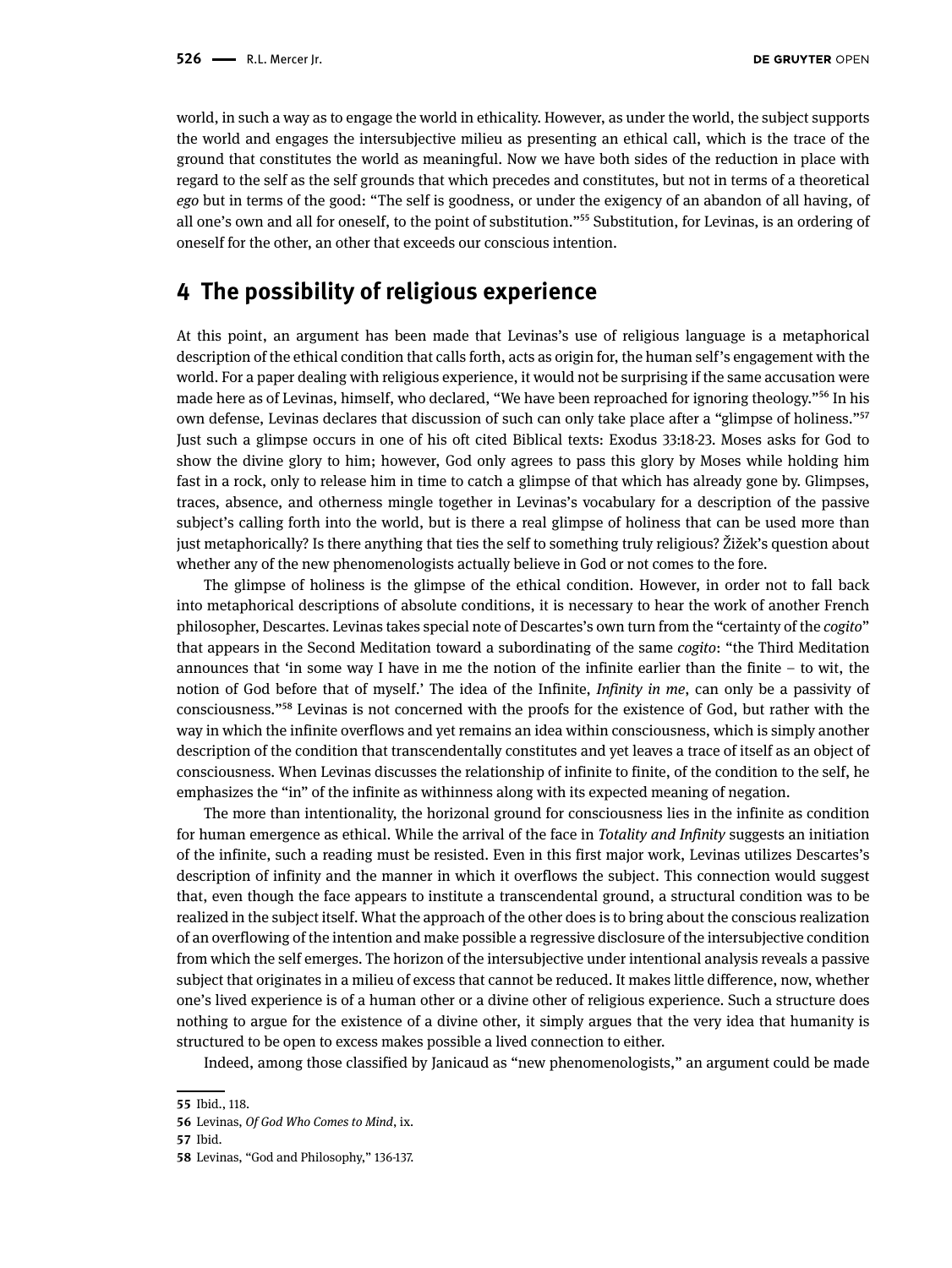that all are working upon something phenomenologically originative in the same manner as Levinas and attempt to produce a description of the connection to the divine other. Jean-Luc Marion's saturated phenomenon, Michel Henry's life, and Jean-Louis Chrétien's call and response each encounter an overwhelming of an intention within the intention itself that pushes each of these phenomenologists to express their analysis in terms like unto Levinas's own sense of an absolute. Let us take a brief sampling: 1. For Marion, "The icon summons sight in letting the visible . . . be saturated little by little with the invisible."59 2. For Henry, "One who is born of life finds actions capable of satisfying him only if this action suits his condition . . . There is no 'I Can' except in life."60 And 3. For Chrétien, "In order to constitute, the call destitutes. In order to give, it takes away. In order to create it deletes all that would boast of selfsufficient being."<sup>61</sup> However, what separates these descriptions of origin from other transcendental analyses is their connection to Levinas, whose work makes possible a connection with the transcendent through the structure of a self that is always, already open to excess. Transcendental conditions typically orient the subject within theoretical consciousness making possible meaningful experience in a world graspable by consciousness. Levinas's origin that conditions the self to responsible engagement with that which *exceeds* conscious comprehension makes possible meaningful experience with the ungraspable. Insofar as Marion, Henry, and Chrétien attempt the same, they have Levinas to thank for their direction.

#### **5 Conclusion**

There are several instances where a reader sympathetic to Levinas, such as myself, has to admit that Janicaud is right. 1. The transcendent is an inadmissible abstraction under the phenomenological auspices as laid out by Husserl; however, Levinas does not cross this line, using religious language in a metaphorical sense rather than theological one. 2. The phenomenological reduction that leads to *egoic* consciousness cannot be used to achieve religious claims; however, Levinas does not cross this line, either. He does, though, follow phenomenology beyond the science of the eidetic towards a science of the absolute, which appears as rooted in Husserl's phenomenology from early on. 3. Levinas is responsible for the "new phenomenologists"; however, not insofar as he begins a theological movement in French phenomenology but only insofar as he discloses a proper ground from which an actual grappling with the transcendent can take place, namely the self as originated in intersubjective excess that calls for a response, wherein such response is the achieving of the human as human in meaningful conscious existence. As so constituted, the self is always already open to an other, any other that overwhelms and exceeds meaningful experience, but the possibility of this relationship begins with the intersubjective: "It is our relations with men, which describe a field of research hardly glimpsed at . . . that give to theological concepts the sole signification they admit of."62 Perhaps Rudolf Otto would be pleased.

#### **References**

Blum, Ronald Paul. "Deconstruction and Creation." *Philosophy and Phenomenological Research* 46 (1985): 293 – 306.

Brough, John. "The Emergence of an Absolute Consciousness in Husserl's Early Writings on Time-Consciuosness." Eds. Elliston and McCormick. Notre Dame: University of Notre Dame Press, 1978.

Bruzina, Ronald. *Edmund Husserl & Eugen Fink: Beginnings and Ends in Phenomenology*. New Haven: Yale University Press, 2004.

Bruzina, Ronald. "The Transcendental Theory of Method in Phenomenology: the Meontic and Deconstruction." *Husserl Studies* 14 (1997), 75 – 94.

Bruzina, Ronald. "Translator's Introduction." In *The Sixth Cartesian Meditation*. Bloomington: Indiana University Press, 1998. Chrétien, Jean-Louis. *The Call and the Response*. Translated by Anne A. Davenport. New York: Fordham University Press, 2004. Dole, Andres. "Schleiermacher and Otto on Religion." *Religious Studies* 4:4 (Dec. 2004): 389 – 413.

**<sup>59</sup>** Marion, *God Without Being*, 17.

**<sup>60</sup>** Henry, *I Am the Truth: Toward a Philosophy of Christianity*, 170.

**<sup>61</sup>** Chrétien, *The Call and the Response*, 22.

**<sup>62</sup>** Levinas, *Totality and Infinity*, 79.